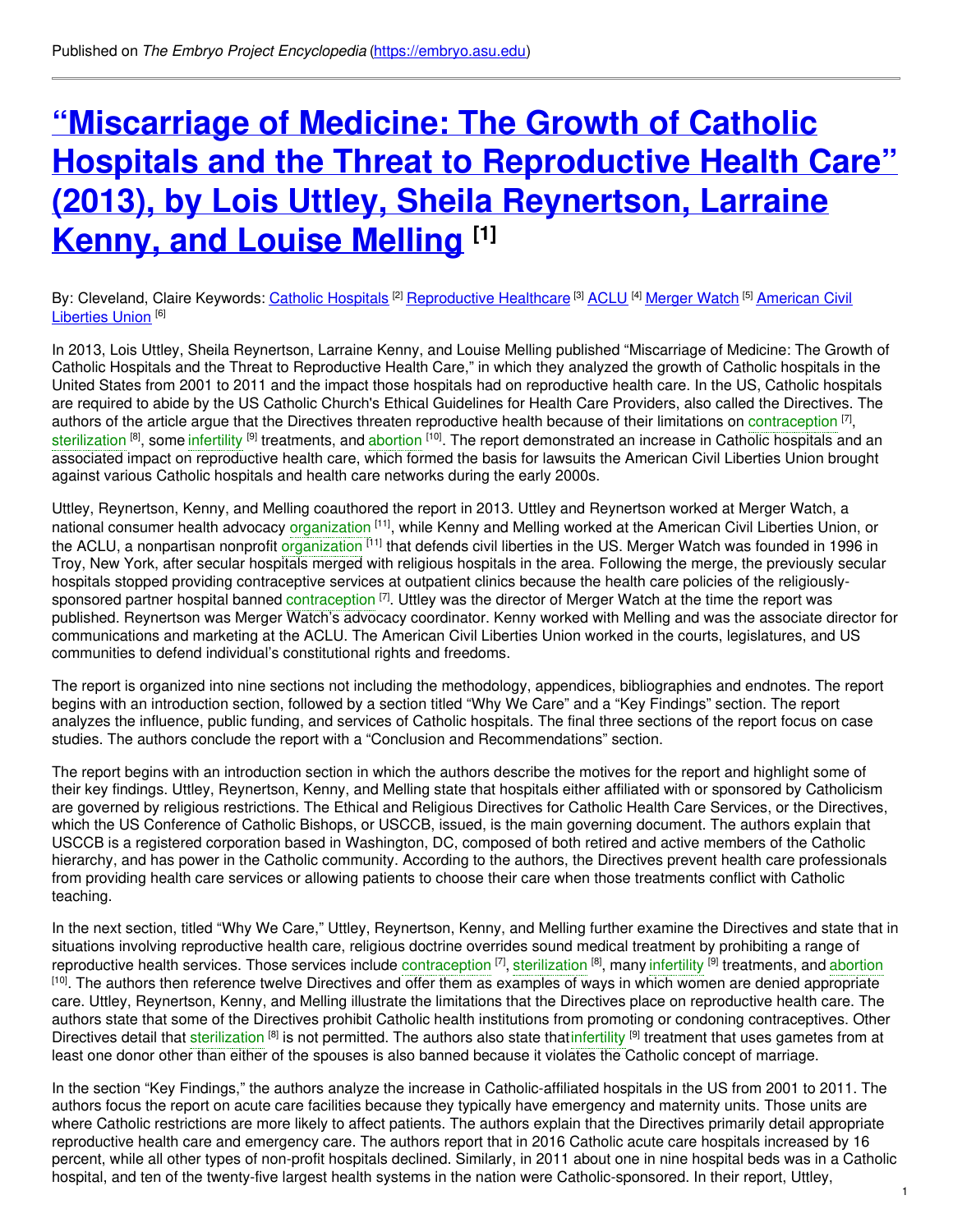Reynertson, Kenny, and Melling state that the federal government labeled thirty Catholic hospitals as sole community providers, meaning that they were the only health care provider available to the community and thus received higher levels of federal funding. The authors then provide nine key findings which they then break down more thoroughly in the following section.

In the next section titled "In-Depth Look," the authors evaluate the influence of health systems sponsored by Catholicism based on the data and findings from the previous section. In this section, the authors argue that the growth in Catholic-sponsored systems had a medical impact in local, regional, and national markets. The authors describe the history of Catholic and secular hospital mergers since the 1990s, and focus on the histories of three of the largest Catholic-sponsored systems. Those include Ascension Health, Catholic Health Initiatives, and Catholic Health East, otherwise known as Trinity Health. The authors note that most Catholic hospitals used to be stand-alone facilities but started merging for economic advantages. The financial advantages included enabling facilities to control a greater share of the local market so they could negotiate prices with insurers, saving money through joint purchasing, sharing administrative and billing services, and gaining financial shelter during challenging years. According to the authors, Catholic sponsored and affiliated hospitals also receive billions of taxpayer dollars. Uttley, Reynertson, Kenny, and Melling also report that, in 2011, Catholic hospitals billed the federal government \$115 billion for Medicaid and Medicare, which resulted in a \$27 billion net revenue. To receive federal funds, hospitals must meet conditions set by the government. The authors argue that Catholic hospitals should be investigated to ensure that those conditions are being met.

Uttley, Reynertson, Kenny, and Melling critique one common defense of Catholic hospital health restrictions, which is an emphasis of the hospitals' mission to serve the poor and provide charity care. They report that, when compared to other types of hospitals, Catholic hospitals provided disproportionately less charity care than public and other religious non-profit hospitals. Another common measure of service to the poor, according to the authors, is the amount of care a hospital provides to lowincome patients who have insurance through Medicaid. Medicaid is the US government-subsidized insurance for low-income citizens. Catholic hospitals had the lowest percentage of patient revenue from Medicaid, when compared with other hospital types, meaning that Catholic hospitals were serving less low-income patients than other hospitals.

The "Case Studies" and "A Cautionary Tale" sections, near the end of the report, describe multiple examples and case studies to highlight and contextualize the authors' findings. The authors illustrate the impact of Catholic health care restrictions in two reports of women that received inadequate care at Catholic hospitals in Arizona and Michigan. The authors describe how in Muskegon, Michigan, in 2010, a pregnant woman named Tamesha Means was not informed of all options for terminating a [pregnancy](https://embryo.asu.edu/search?text=pregnancy) <sup>[12]</sup>, the likelihood that her[fetus](https://embryo.asu.edu/search?text=fetus) <sup>[13]</sup> would not survive, or the risks of delaying treatment. Means arrived at a Mercy Health Partners hospital after her water broke and she began having contractions at eighteen weeks of [pregnancy](https://embryo.asu.edu/search?text=pregnancy) <sup>[12]</sup>. The hospital staff sent Means home and she returned multiple times over the next two days. On the night of the second day, Means delivered a premature son, who died within hours. She also had infections that developed after her water broke. The authors claim that the hospital unnecessarily put Means's health at grave risk as a result of the Directives the hospital had to follow. In the following section, "A Cautionary Tale," Uttley, Reynertson, Kenny, and Melling describe the marketplace advantage of Catholic hospitals in Washington, where twenty-eight percent of acute care hospitals are affiliated with the Catholic church. The percentage was almost three times higher than the national average in 2011. According to the authors, patients served by these hospitals had reduced access to comprehensive reproductive health care.

Uttley, Reynertson, Kenny, and Melling end the report with a "Conclusion and Recommendations" section that contains eight steps that federal and state governments, advocates, health professionals, and patients should take to ameliorate the problems with Catholic hospitals. Overall, the authors outline a mandate stating that medical standards and community needs must be prioritized over religious Directives. The authors go on to say that patients need more protection of their rights and access to necessary reproductive health care that aligns with established protocols for divulging full information about treatment options and the federal Emergency Medical Treatment and Active Labor Act. The authors say that achieving enhanced protections will happen through broad policy reform in which women's health and rights are respected. The final sections of the report include the methodology, three appendices, bibliography, and endnotes.

The authors wrote "Miscarriage of Medicine" when the number of private for-profit and Catholic non-profit hospitals was growing quickly in the US while the number of all other types of hospitals was decreasing. The ACLU and Merger Watch analyzed the trends in Catholic hospital increases and noted ethically problematic situations for patients. In 2014, the ACLU filed several lawsuits against multiple Catholic hospitals and health care systems that were not providing adequate reproductive health care to patients. The ACLU also advocated to require hospitals to make their policies public, especially those concerning reproductive health care. As of 2018, many of those cases were still in early stages of litigation.

## **Sources**

- 1. Uttley, Lois, Sheila Reynertson, Loraine Kenny, and Louise Melling. "Miscarriage of Medicine: The Growth of Catholic Hospitals and the Threat to Reproductive Health Care." *ACLU and Merger Watch* (2013). <https://www.aclu.org/files/assets/growth-of-catholic-hospitals-2013.pdf> <sup>[14]</sup> (Accessed November 15, 2018).
- 2. Lachman, Samantha. "Lawsuits Target Catholic Hospitals for Refusing to Provide Emergency Miscarriage Management."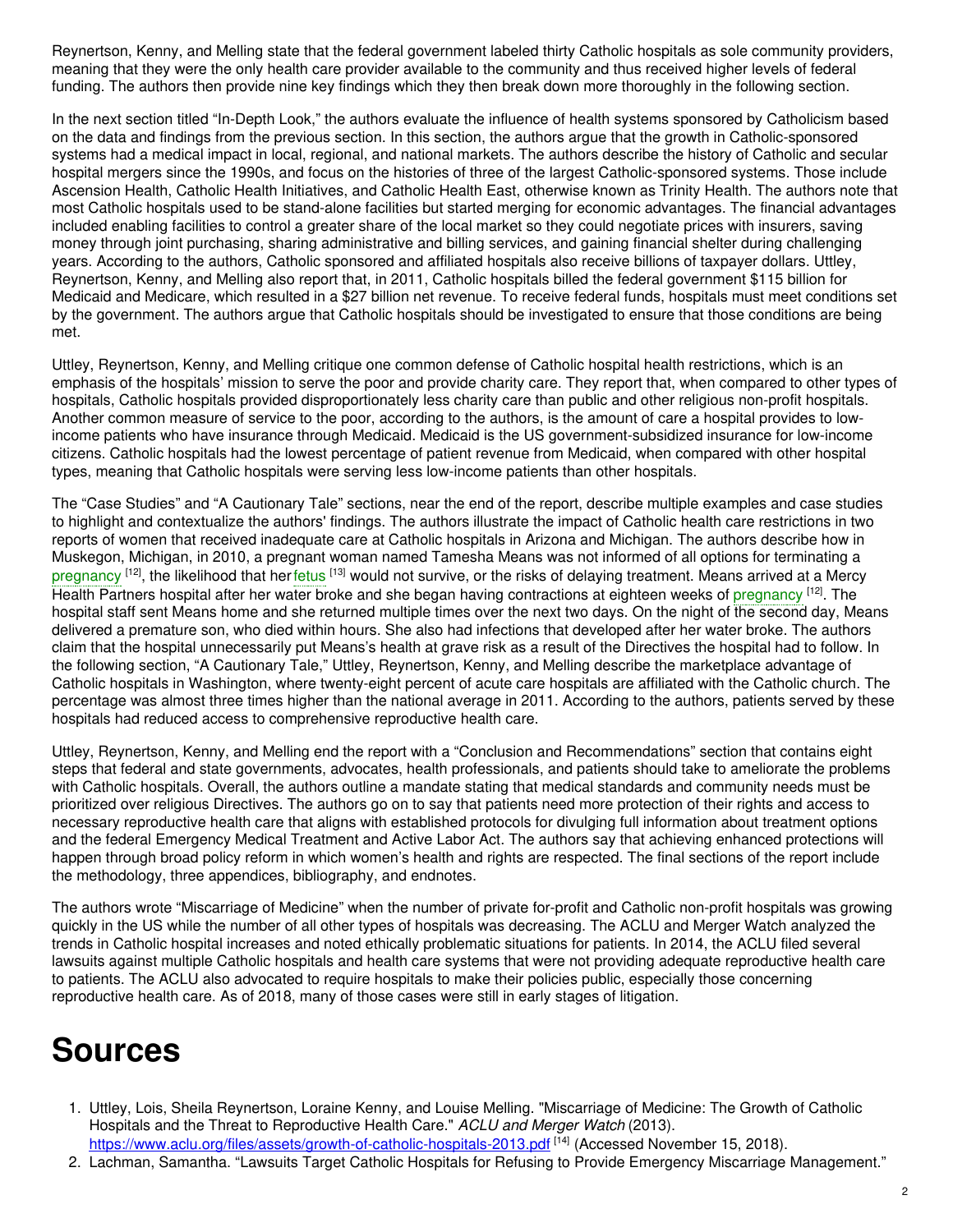*HuffPost*, June 10, 2016. [https://www.huffingtonpost.com/entry/catholic-hospitals-miscarriage](https://www.huffingtonpost.com/entry/catholic-hospitals-miscarriage-management_us_5759bf67e4b0e39a28aceea6)management\_us\_5759bf67e4b0e39a28aceea6<sup>[15]</sup> (Accessed November 15, 2018).

3. Slade, Stephanie. "Why is the ACLU targeting Catholic hospitals?"*America*, May 13, 2017. <https://www.americamagazine.org/politics-society/2017/05/31/why-aclu-targeting-catholic-hospitals> <sup>[16]</sup> (Accessed November 15, 2018).

In 2013, Lois Uttley, Sheila Reynertson, Larraine Kenny, and Louise Melling published "Miscarriage of Medicine: The Growth of Catholic Hospitals and the Threat to Reproductive Health Care," in which they analyzed the growth of Catholic hospitals in the United States from 2001 to 2011 and the impact those hospitals had on reproductive health care. In the US, Catholic hospitals are required to abide by the US Catholic Church's Ethical Guidelines for Health Care Providers, also called the Directives. The authors of the article argue that the Directives threaten reproductive health because of their limitations on contraception, sterilization, some infertility treatments, and abortion. The report demonstrated an increase in Catholic hospitals and an associated impact on reproductive health care, which formed the basis for lawsuits the American Civil Liberties Union brought against various Catholic hospitals and health care networks during the early 2000s.

## **Subject**

[Abortion](https://embryo.asu.edu/library-congress-subject-headings/abortion) <sup>[17]</sup> Pregnancy [termination](https://embryo.asu.edu/library-congress-subject-headings/pregnancy-termination) <sup>[18]</sup> Birth [control](https://embryo.asu.edu/library-congress-subject-headings/birth-control) <sup>[19]</sup> [Catholic](https://embryo.asu.edu/library-congress-subject-headings/catholic) <sup>[20]</sup> [Reproduction](https://embryo.asu.edu/library-congress-subject-headings/reproduction) <sup>[21]</sup> [Birth](https://embryo.asu.edu/library-congress-subject-headings/birth) <sup>[22]</sup> [Pregnancy](https://embryo.asu.edu/medical-subject-headings/pregnancy) <sup>[23]</sup> [Aborted](https://embryo.asu.edu/medical-subject-headings/aborted-fetus) Fetus <sup>[24]</sup> [Abortion,](https://embryo.asu.edu/medical-subject-headings/abortion-legal) Legal<sup>[25]</sup> [Reproduction](https://embryo.asu.edu/medical-subject-headings/reproduction)<sup>[26]</sup> [Reproductive](https://embryo.asu.edu/medical-subject-headings/reproductive-rights) Rights<sup>[27]</sup>

## **Topic**

[Publications](https://embryo.asu.edu/topics/publications)<sup>[28]</sup>

## **Publisher**

Arizona State University. School of Life Sciences. Center for Biology and Society. Embryo Project Encyclopedia.

## **Rights**

Copyright Arizona Board of Regents Licensed as Creative Commons Attribution-NonCommercial-Share Alike 3.0 Unported (CC BY-NC-SA 3.0) http://creativecommons.org/licenses/by-nc-sa/3.0/

## **Format**

[Articles](https://embryo.asu.edu/formats/articles)  $^{\rm [29]}$ 

**Last Modified** Tuesday, February 19, 2019 - 23:04

**DC Date Accessioned**

Tuesday, February 19, 2019 - 01:04

**DC Date Available** Tuesday, February 19, 2019 - 01:04

**DC Date Created**

2018-02-18

#### [Contact](https://embryo.asu.edu/contact) Us

#### © 2021 Arizona Board of Regents

The Embryo Project at Arizona State University, 1711 South Rural Road, Tempe Arizona 85287, United States

**Source URL:** https://embryo.asu.edu/pages/miscarriage-medicine-growth-catholic-hospitals-and-threat-reproductive-healthcare-2013-lois

#### **Links**

- [1] https://embryo.asu.edu/pages/miscarriage-medicine-growth-catholic-hospitals-and-threat-reproductive-health-care-2013-lois
- [2] https://embryo.asu.edu/keywords/catholic-hospitals
- [3] https://embryo.asu.edu/keywords/reproductive-healthcare
- [4] https://embryo.asu.edu/keywords/aclu
- [5] https://embryo.asu.edu/keywords/merger-watch
- [6] https://embryo.asu.edu/keywords/american-civil-liberties-union
- [7] https://embryo.asu.edu/search?text=contraception
- [8] https://embryo.asu.edu/search?text=sterilization